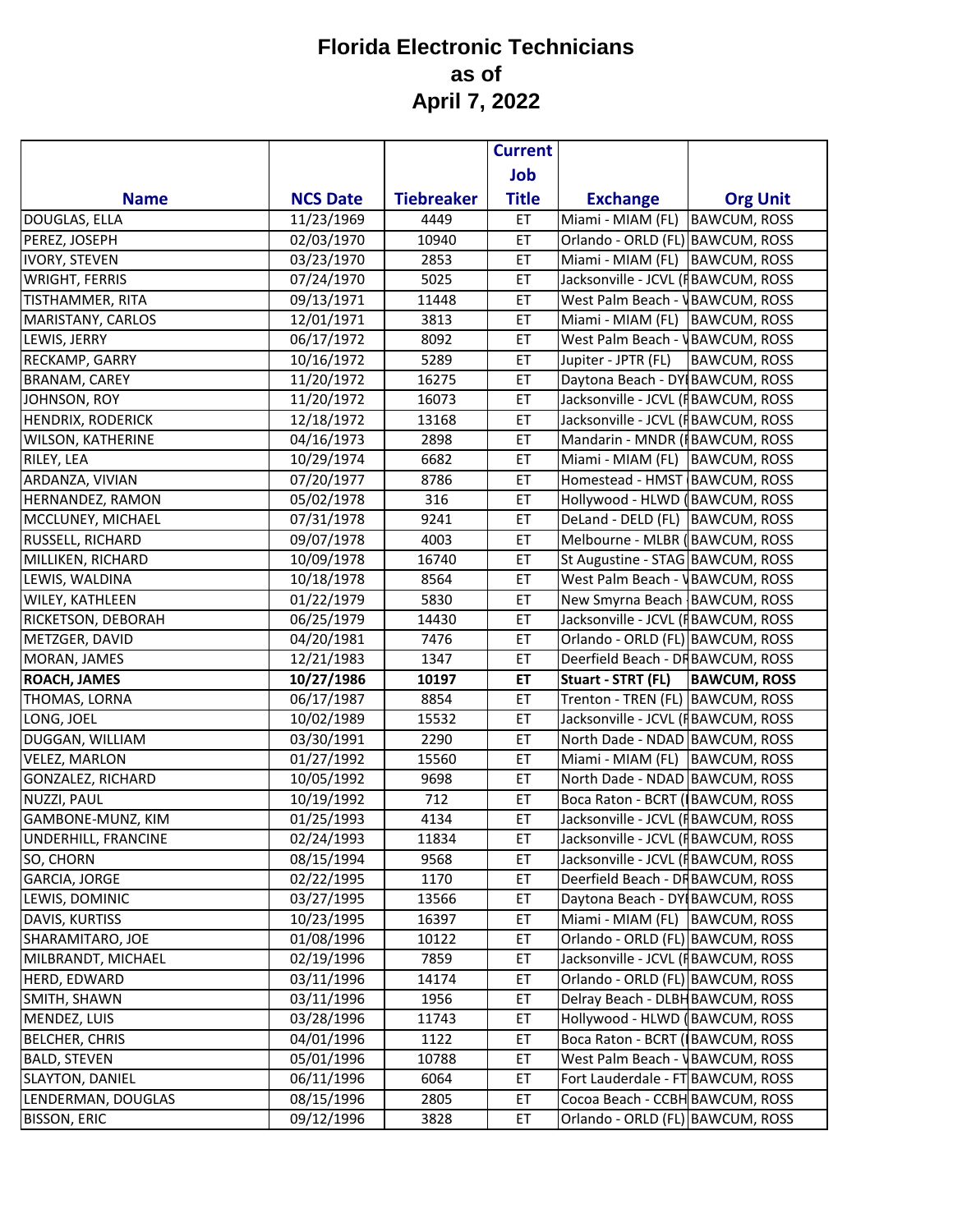| LAFFERTY, CURTISS         | 09/30/1996 | 4805  | ET | Boca Raton - BCRT (BAWCUM, ROSS        |                     |
|---------------------------|------------|-------|----|----------------------------------------|---------------------|
| <b>BROTHERTON, DASHAN</b> | 09/30/1996 | 8618  | ET | West Palm Beach - <b>VBAWCUM, ROSS</b> |                     |
| <b>TETA, RICHARD</b>      | 09/30/1996 | 10792 | ET | Fort Lauderdale - FT BAWCUM, ROSS      |                     |
| ROBAINA, TONY             | 12/02/1996 | 17028 | ET | Miami - MIAM (FL) BAWCUM, ROSS         |                     |
| HOSTRANDER, BRIAN         | 06/02/1997 | 1704  | ET | Pensacola - PNSC (FIBAWCUM, ROSS       |                     |
| FORD, WAYNE               | 06/30/1997 | 3208  | ET | Melbourne - MLBR (BAWCUM, ROSS         |                     |
| <b>TORRES, LANCE</b>      | 07/26/1997 | 12025 | ET | Key West - KYWS (FIBAWCUM, ROSS        |                     |
| VALDEZ, ERIC              | 02/16/1998 | 7035  | ET | Delray Beach - DLBH BAWCUM, ROSS       |                     |
| <b>MAGNUSON, ROBERT</b>   | 02/16/1998 | 5052  | ET | Miami - MIAM (FL) BAWCUM, ROSS         |                     |
| COATNEY, JACKIE           | 03/02/1998 | 9163  | ET | Chipley - CHPL (FL)                    | <b>BAWCUM, ROSS</b> |
| CEPEDA, WILSON            | 03/09/1998 | 1423  | ET | Daytona Beach - DY BAWCUM, ROSS        |                     |
| GONZALEZ, JOSE            | 03/16/1998 | 15898 | ET | Miami - MIAM (FL) BAWCUM, ROSS         |                     |
| RODRIGUEZ, JOSE           | 03/23/1998 | 6720  | ET | Miami - MIAM (FL)                      | <b>BAWCUM, ROSS</b> |
| <b>BARROSO, ROBERT</b>    | 03/23/1998 | 13188 | ET | Miami - MIAM (FL) BAWCUM, ROSS         |                     |
| KAAIHUE, GENE             | 03/30/1998 | 17261 | ET | Orlando - ORLD (FL) BAWCUM, ROSS       |                     |
| MORA, KENNETH             | 04/10/1998 | 13954 | ET | Jacksonville - JCVL (FBAWCUM, ROSS     |                     |
| SPARKS, ROBERT            | 04/10/1998 | 13667 | ET | Gainesville - GSVL (FBAWCUM, ROSS      |                     |
| <b>BROWN, JOSHUA</b>      | 04/13/1998 | 11382 | ET | Orange Park - ORPK BAWCUM, ROSS        |                     |
| RIGSBY, MARK              | 04/13/1998 | 6014  | ET | Brooksville - BKVL (FBAWCUM, ROSS      |                     |
| SIMPSON, ROBERT           | 04/13/1998 | 4454  | ET | Jacksonville - JCVL (IBAWCUM, ROSS     |                     |
| KOHLMAN, STEPHEN          | 04/13/1998 | 11604 | ET | Cocoa - COCO (FL)                      | <b>BAWCUM, ROSS</b> |
| ROA, SERGIO               | 04/17/1998 | 4521  | ET | Miami - MIAM (FL) BAWCUM, ROSS         |                     |
| ANDERSON, ERIC            | 05/01/1998 | 3010  | ET | Panama City - PNCY BAWCUM, ROSS        |                     |
| LORENZO, JORGE            | 05/01/1998 | 5200  | ET | North Dade - NDAD BAWCUM, ROSS         |                     |
| PHILLIP, NEVILLE          | 05/10/1998 | 16721 | ET | Jacksonville - JCVL (FBAWCUM, ROSS     |                     |
| JOHNSTON, RICHARD         | 05/15/1998 | 1806  | ET | Bronson - BRSN (FL) BAWCUM, ROSS       |                     |
| <b>DICKENS, RICKEY</b>    | 05/22/1998 | 16754 | ET | Daytona Beach - DY BAWCUM, ROSS        |                     |
| HRZIC, DINO               | 06/08/1998 | 8072  | ET | West Palm Beach - VBAWCUM, ROSS        |                     |
| <b>BURRIS, JASON</b>      | 06/08/1998 | 12195 | ET | Miami - MIAM (FL) BAWCUM, ROSS         |                     |
| <b>BABIN, DANA</b>        | 06/15/1998 | 1825  | ET | Jacksonville - JCVL (FBAWCUM, ROSS     |                     |
| CARTER, ALTMAN            | 06/22/1998 | 12456 | ET | Sanford - SNFR (FL) BAWCUM, ROSS       |                     |
| PONS, DAVID               | 06/26/1998 | 1992  | ET | Orlando - ORLD (FL) BAWCUM, ROSS       |                     |
| FRANTZ, BRUCE             | 06/29/1998 | 5482  | ET | Holley-Navarre - HLI BAWCUM, ROSS      |                     |
| <b>SANCHEZ, DOMINGO</b>   | 07/10/1998 | 1352  | ET | Vero Beach - VRBH BAWCUM, ROSS         |                     |
| EAGAN, JAMES              | 08/24/1998 | 134   | ET | DeBary - DBRY (FL) BAWCUM, ROSS        |                     |
| OSBORNE, WILLIAM          | 09/04/1998 | 6099  | ЕT | Melbourne - MLBR (BAWCUM, ROSS         |                     |
| LOCKHART, HARRY           | 09/08/1998 | 4121  | ET | Orlando - ORLD (FL) BAWCUM, ROSS       |                     |
| <b>EYSKENS, ROBERT</b>    | 09/14/1998 | 6456  | ET | Miami - MIAM (FL) BAWCUM, ROSS         |                     |
| CARDOZO, SERGIO           | 10/16/1998 | 10200 | ET | Miami - MIAM (FL)                      | <b>BAWCUM, ROSS</b> |
| PERALTA, ALEJANDRO        | 11/02/1998 | 1602  | ET | Stuart - STRT (FL)                     | <b>BAWCUM, ROSS</b> |
| YOUNG, JOHN               | 11/16/1998 | 13005 | ET | Dunnellon - DNLN (FBAWCUM, ROSS        |                     |
| WALTERSON, CHRISTOPHER    | 11/26/1998 | 6713  | ET | Islamorado - ISLM (FBAWCUM, ROSS       |                     |
| <b>CORCORAN, KEVIN</b>    | 01/04/1999 | 17304 | ET | Orlando - ORLD (FL) BAWCUM, ROSS       |                     |
| <b>WILKEY, STEPHEN</b>    | 01/04/1999 | 10191 | ET | Jacksonville - JCVL (FBAWCUM, ROSS     |                     |
| SANTIAGO, JOSE            | 01/08/1999 | 2311  | ET | Fort Lauderdale - FT BAWCUM, ROSS      |                     |
| ROBINSON, KENNETH         | 01/08/1999 | 1144  | ET | Pompano Beach - PI BAWCUM, ROSS        |                     |
| LESTER, ANTHONY           | 01/18/1999 | 11884 | ET | North Dade - NDAD BAWCUM, ROSS         |                     |
| TOMLIN, ERIC              | 01/29/1999 | 9473  | ET | Gainesville - GSVL (FBAWCUM, ROSS      |                     |
| WARD, JOHN                | 03/15/1999 | 17164 | ET | Cocoa - COCO (FL)                      | <b>BAWCUM, ROSS</b> |
| AMORES, MIGUEL            | 03/26/1999 | 1452  | ET | Hollywood - HLWD (BAWCUM, ROSS         |                     |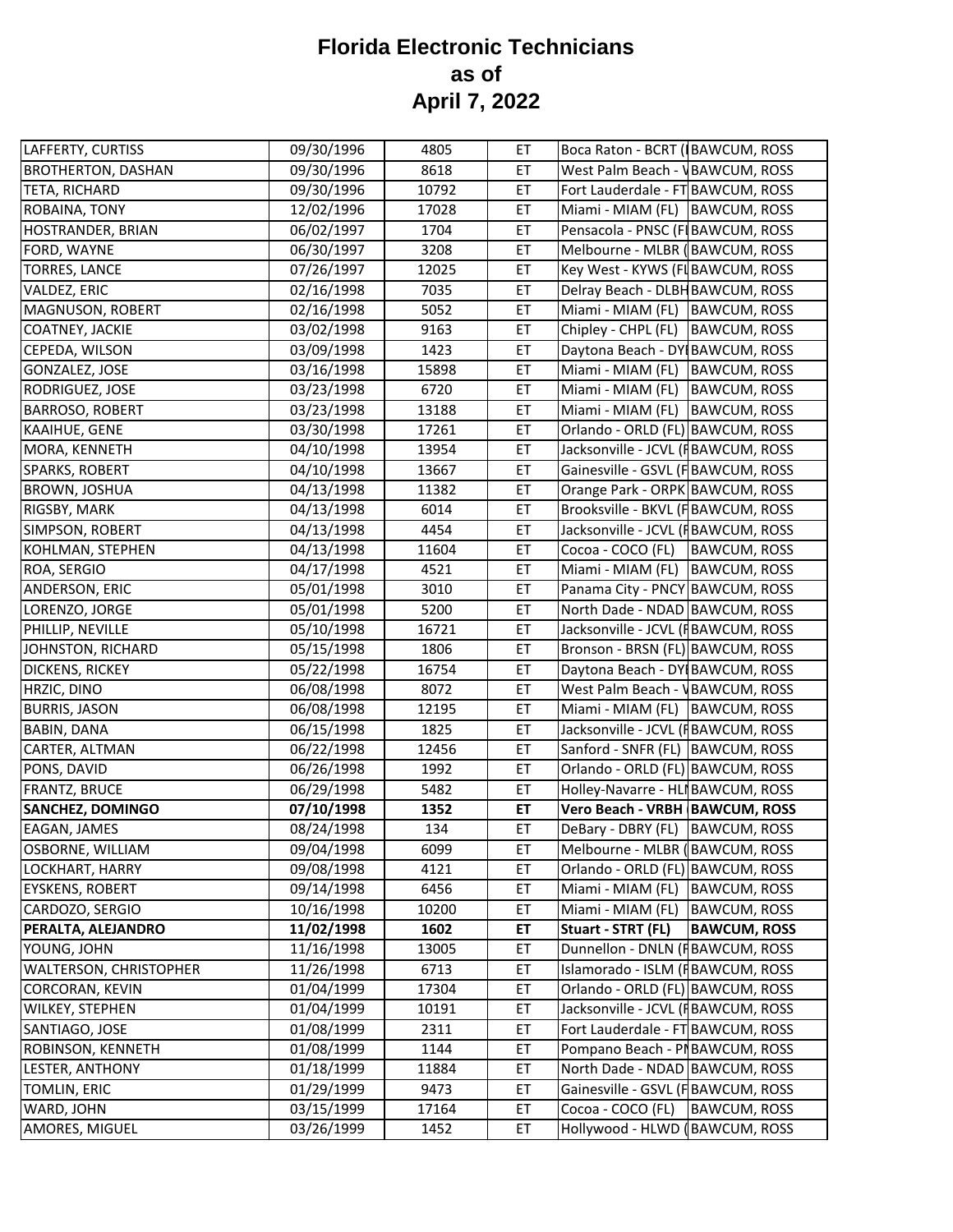| LUCIANO, ALFREDO                                                                                                    | 03/28/1999 | 14540 | ET        | Key West - KYWS (FI BAWCUM, ROSS         |
|---------------------------------------------------------------------------------------------------------------------|------------|-------|-----------|------------------------------------------|
| <b>WARNER, STEVE</b>                                                                                                | 04/02/1999 | 13558 | ET        | Miami - MIAM (FL) BAWCUM, ROSS           |
| <b>FRANCOIS, FRANK</b>                                                                                              | 04/12/1999 | 9727  | ET        | Orlando - ORLD (FL) BAWCUM, ROSS         |
| STANFORD, KENNETH                                                                                                   | 04/12/1999 | 6181  | ET        | Panama City - PNCY BAWCUM, ROSS          |
| <b>BUSTILLO, ISMAEL</b>                                                                                             | 04/30/1999 | 11645 | ET        | Miami - MIAM (FL)<br><b>BAWCUM, ROSS</b> |
| WOLFE, JAMES                                                                                                        | 05/04/1999 | 8264  | ET        | Miami - MIAM (FL)<br><b>BAWCUM, ROSS</b> |
| HARTER, DONALD                                                                                                      | 05/10/1999 | 16974 | ET        | Gainesville - GSVL (FBAWCUM, ROSS        |
| <b>BULERIN, DANIEL</b>                                                                                              | 05/17/1999 | 16067 | ET        | East Orange - EORN BAWCUM, ROSS          |
| PARHAM, KENNETH                                                                                                     | 05/29/1999 | 8162  | ET        | Miami - MIAM (FL)<br><b>BAWCUM, ROSS</b> |
| NAAR, JOSE                                                                                                          | 06/14/1999 | 11067 | ET        | Miami - MIAM (FL)<br><b>BAWCUM, ROSS</b> |
| PIERRE, DONALDO                                                                                                     | 07/09/1999 | 3353  | ET        | Miami - MIAM (FL)<br><b>BAWCUM, ROSS</b> |
| RAWLS, DAVID                                                                                                        | 07/09/1999 | 14088 | ET        | Fort Lauderdale - FT BAWCUM, ROSS        |
| LIND, CLIFFORD                                                                                                      | 07/15/1999 | 6950  | ET        | Boca Raton - BCRT (BAWCUM, ROSS          |
| <b>CUEBAS, LUIS</b>                                                                                                 | 07/27/1999 | 7606  | ET        | Hollywood - HLWD (BAWCUM, ROSS           |
| MONTILUS, GERALD                                                                                                    | 08/07/1999 | 10676 | ET        | Fort Lauderdale - FT BAWCUM, ROSS        |
| NANDLAL, DENNIS                                                                                                     | 08/24/1999 | 9907  | ET        | Pompano Beach - PI BAWCUM, ROSS          |
| MOORE, NATE                                                                                                         | 09/07/1999 | 537   | ET        | West Palm Beach - <b>\BAWCUM, ROSS</b>   |
| YOUNGBLOOD, VIRGIL                                                                                                  | 09/07/1999 | 5288  | ET        | Jacksonville - JCVL (FBAWCUM, ROSS       |
| HUYNH, VAN                                                                                                          | 09/15/1999 | 3667  | ET        | West Palm Beach - <b>\BAWCUM, ROSS</b>   |
| ARANGO, DIEGO                                                                                                       | 09/17/1999 | 10727 | ET        | Miami - MIAM (FL)<br><b>BAWCUM, ROSS</b> |
| HAIRE, NICOLE                                                                                                       | 10/12/1999 | 6965  | ET        | Fort Lauderdale - FT BAWCUM, ROSS        |
| LEDGISTER, DAMIAN                                                                                                   | 01/05/2000 | 15860 | ET        | North Dade - NDAD BAWCUM, ROSS           |
| REMBERT, CHARLES                                                                                                    | 01/10/2000 | 10683 | ET        | Jacksonville - JCVL (FBAWCUM, ROSS       |
| HOLCOMB, DEANNA                                                                                                     | 01/10/2000 | 14161 | ET        | Daytona Beach - DY BAWCUM, ROSS          |
| STINE, JAMES                                                                                                        | 01/10/2000 | 9723  | ET        | Fort Lauderdale - FT BAWCUM, ROSS        |
|                                                                                                                     |            |       |           |                                          |
|                                                                                                                     | 01/14/2000 | 2011  | ET        | Perrine - PRRN (FL) BAWCUM, ROSS         |
| NATHANIEL, PABLO<br><b>SLAYMAKER, JUSTIN</b>                                                                        | 01/17/2000 | 2245  | <b>ET</b> | Fort Pierce - FTPR (FBAWCUM, ROSS        |
| <b>GRANT, BRIAN</b>                                                                                                 | 01/24/2000 | 9765  | ET        | Pensacola - PNSC (FIBAWCUM, ROSS         |
| JEFFERS, CALVIN                                                                                                     | 01/28/2000 | 479   | ET        | Fort Lauderdale - FT BAWCUM, ROSS        |
| <b>VAYNBERG, ROMAN</b>                                                                                              | 01/31/2000 | 13638 | ET        | Jacksonville - JCVL (FBAWCUM, ROSS       |
| FLOYD, JOSEPH                                                                                                       | 02/07/2000 | 10358 | ET        | Pompano Beach - PI BAWCUM, ROSS          |
| DIENER, TIMOTHY                                                                                                     | 02/11/2000 | 273   | ET        | Pompano Beach - PIBAWCUM, ROSS           |
| PONCE, PAUL                                                                                                         | 04/11/2000 | 9     | ET        | Pensacola - PNSC (FIBAWCUM, ROSS         |
| ADRIEN, CELSUS                                                                                                      | 04/23/2000 | 5525  | ET        | North Dade - NDAD BAWCUM, ROSS           |
|                                                                                                                     | 04/24/2000 | 4854  | ET        | Jacksonville - JCVL (FBAWCUM, ROSS       |
| <b>GIANELLI, RAYMOND</b>                                                                                            | 04/24/2000 | 1684  | ET        | West Palm Beach - <b>\BAWCUM, ROSS</b>   |
|                                                                                                                     | 05/01/2000 | 7495  | ET        | Fort Lauderdale - FT BAWCUM, ROSS        |
| LEE, ALLAN                                                                                                          | 05/08/2000 | 4984  | ET        | Fort Lauderdale - FT BAWCUM, ROSS        |
|                                                                                                                     | 05/08/2000 | 14443 | ET        | Fort Lauderdale - FT BAWCUM, ROSS        |
|                                                                                                                     | 05/15/2000 | 2054  | ET        | Miami - MIAM (FL) BAWCUM, ROSS           |
|                                                                                                                     | 05/15/2000 | 6168  | ET        | Panama City - PNCY BAWCUM, ROSS          |
| LEGASPI, MAT<br><b>HARVEY, PHILIP</b><br>GAPUSAN, JOHAN<br>MAHOTIERE, HERBY<br>MCLAMB, PRESTON<br>CHRISTENSEN, JOHN | 05/22/2000 | 6234  | ET        | Weeki Wachee - WVBAWCUM, ROSS            |
|                                                                                                                     | 05/24/2000 | 4147  | ET        | Big Pine - BGPI (FL) BAWCUM, ROSS        |
|                                                                                                                     | 06/12/2000 | 16936 | ET        | Fort Lauderdale - FT BAWCUM, ROSS        |
| DEBEVEC, DEREK<br><b>BAILEY, JOSEPH</b><br><b>VICKERY, LANCE</b>                                                    | 06/14/2000 | 16506 | ET        | St Augustine - STAG BAWCUM, ROSS         |
| <b>GARCIA, AIMEE</b>                                                                                                | 06/26/2000 | 8856  | ET        | Miami - MIAM (FL)<br><b>BAWCUM, ROSS</b> |
| <b>WHITTINGTON, ROBERT</b>                                                                                          | 06/26/2000 | 3578  | ET        | Hollywood - HLWD (BAWCUM, ROSS           |
| SNEDEKER, TODD                                                                                                      | 06/26/2000 | 8671  | ET        | Pompano Beach - PI BAWCUM, ROSS          |
| DOMINICI, JOSE                                                                                                      | 07/03/2000 | 2242  | ET        | Fort Lauderdale - FT BAWCUM, ROSS        |